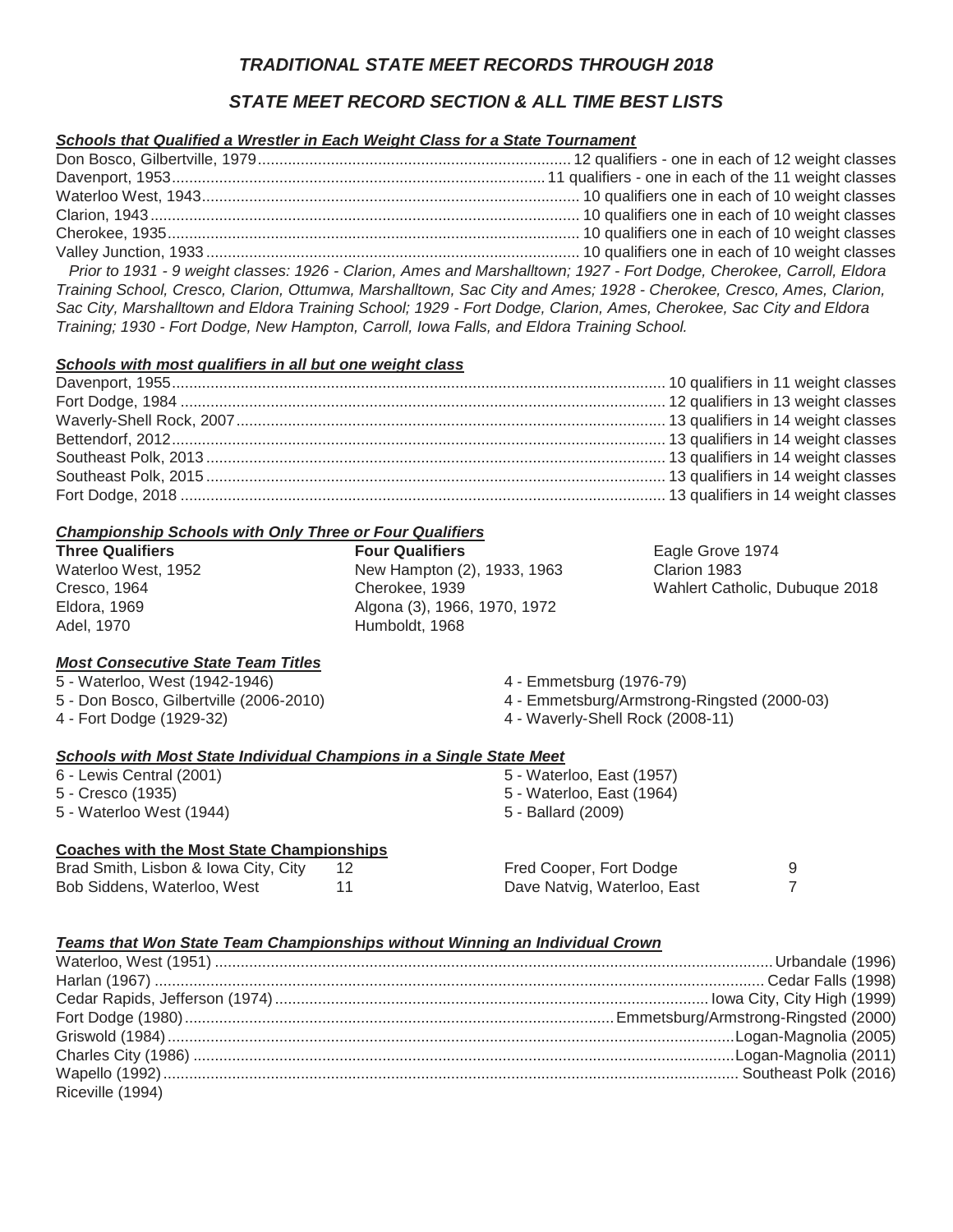## *Schools Advancing the Most Wrestlers to the Championship Round (5 or more)*

9 - Ballard 2009

**Seconds**

- 8 Don Bosco, Gilbertville 2009
- 6 Britt 1972; Cresco 1960; Eagle Grove (1933) Fort Dodge 1936; Lewis Central 2001; Waterloo East 1957; Waterloo West (2) 1944, 1959; Southeast Polk (2015); Southeast Polk (2017)
- 5 Algona 1969; Britt (2) 1961, 1972; Cedar Rapids, Jefferson 1962; Cedar Rapids, Washington 1970; Cresco 1935; Creston/Orient-Macksburg (2008); Des Moines Roosevelt (2009); Emmetsburg/Armstrong-Ringsted 2001; Iowa City West 2006; Southeast Polk (2012); Denver-Tripoli (2012); Bettendorf (2013); West Delaware (2013); Bettendorf (2014); Bettendorf (2015)

## *Most Points Scored by a Championship Team*

**3A** 225 - Waverly-Shell Rock, 2008 **2A** 220\* - Ballard, Huxley, 2009 **1A** 194 - Don Bosco, Gilbertville, 2009 *\* Overall largest winning margin over runner-up team (131.50)*

## *Most Points Scored in Championship Match*

28 - Jim Lord (126), Lisbon 1978

## *Fastest Fall in a State Championship Match*

10 seconds - Jeff Schwarz (S-Hwt), Sheldon 1984

## *Most Wins by Individual in a Season*

| $62 - 1$ | Shadow Leshen, Albia                            | 2014 |
|----------|-------------------------------------------------|------|
| 60-0     | Michael Blockhus, New Hampton                   | 2017 |
| 60-0     | Colton Clingenpeel, Co. Bluffs Thomas Jefferson | 2016 |
| $59-2$   | Tom Rief, Missouri Valley                       | 2018 |
| $59-4$   | Nathan Haynes, Missouri Valley                  | 2018 |
| 58-9     | Tatem Bluml, Riverside, Oakland                 | 2015 |
|          |                                                 |      |

# **FASTEST FALLS IN A STATE TOURNAMENT MATCH**

| Brian Hessenius, 112, LeMars, 2000 (First Round)    |
|-----------------------------------------------------|
|                                                     |
|                                                     |
|                                                     |
|                                                     |
|                                                     |
|                                                     |
|                                                     |
|                                                     |
|                                                     |
|                                                     |
|                                                     |
|                                                     |
|                                                     |
|                                                     |
| Luke Worden, 285, Belmond-Klemme, 2015 (First Round |
|                                                     |
|                                                     |
|                                                     |
|                                                     |
|                                                     |
|                                                     |
|                                                     |
|                                                     |
|                                                     |
|                                                     |